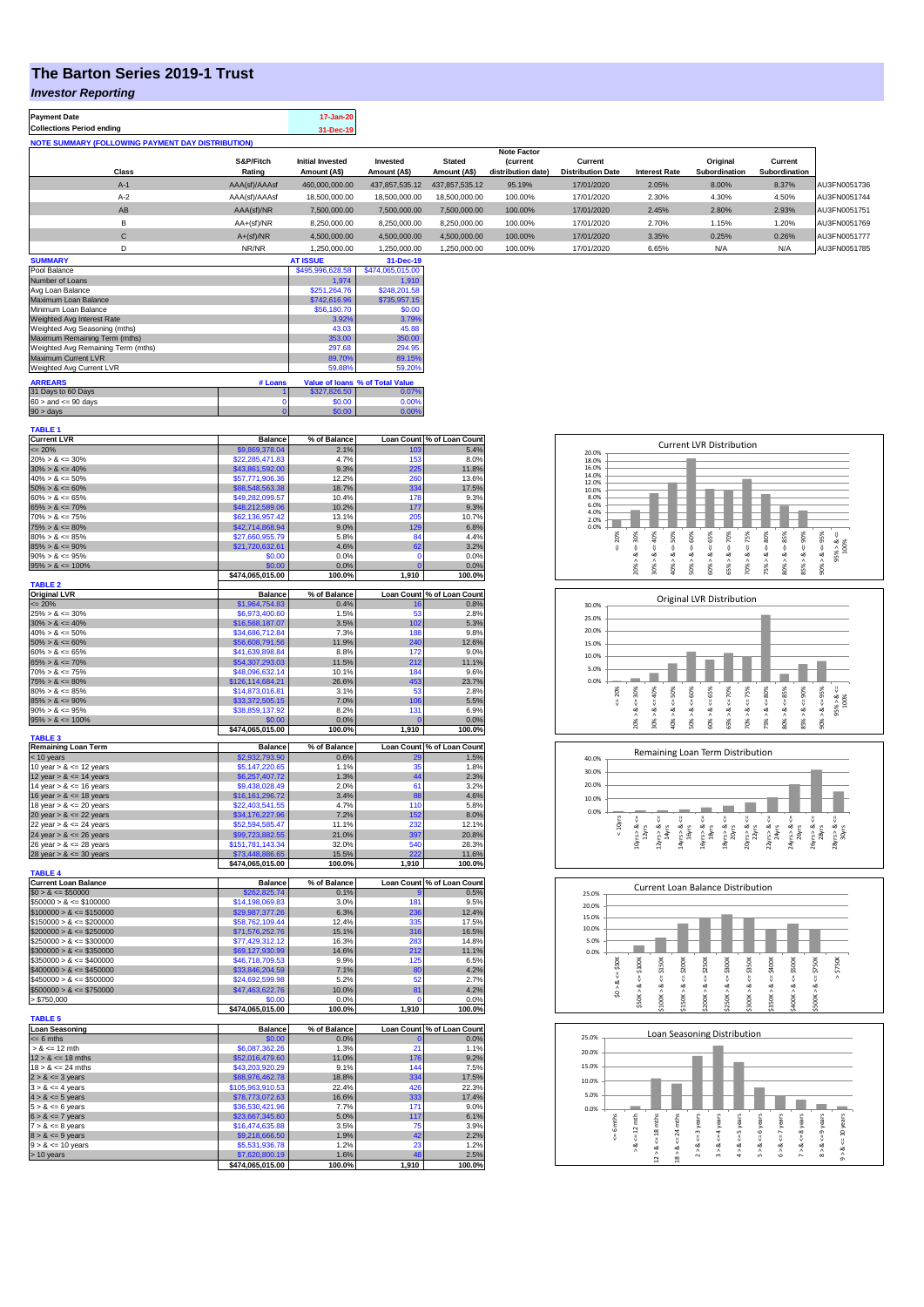## **The Barton Series 2019-1 Trust**

## *Investor Reporting*

| <b>Payment Date</b>                         |                  | 17-Jan-20         |                   |                            |
|---------------------------------------------|------------------|-------------------|-------------------|----------------------------|
| <b>Collections Period ending</b>            |                  | 31-Dec-19         |                   |                            |
| TABLE <sub>6</sub>                          |                  |                   |                   |                            |
| Postcode Concentration (top 10 by value)    | <b>Balance</b>   | % of Balance      | <b>Loan Count</b> | % of Loan Count            |
| 2611                                        | \$9,943,057.02   | 2.1%              | 29                | 1.5%                       |
| 2615                                        | \$9,641,661.88   | 2.0%              | 37                | 1.9%                       |
| 2914                                        | \$8,748,316.99   | 1.8%              | 27                | 1.4%                       |
| 5114                                        | \$6,950,650.41   | 1.5%              | 33                | 1.7%                       |
| 2905                                        | \$6,699,096.14   | 1.4%              | 24                | 1.3%                       |
| 5162                                        | \$6,654,939.00   | 1.4%              | 35                | 1.8%                       |
| 2913                                        |                  |                   | 23                | 1.2%                       |
| 2617                                        | \$5,968,518.01   | 1.3%<br>1.2%      | 21                | 1.1%                       |
| 2620                                        | \$5,877,059.59   | 1.2%              |                   |                            |
|                                             | \$5,481,869.86   |                   | 21<br>34          | 1.1%                       |
| 5108                                        | \$5,397,500.34   | 1.1%              |                   | 1.8%                       |
| <b>TABLE 7</b>                              |                  |                   |                   |                            |
| <b>Geographic Distribution</b>              | <b>Balance</b>   | % of Balance      |                   | Loan Count % of Loan Count |
| <b>Australian Capital Territory</b>         | \$88,046,561.74  | 18.6%             | 320               | 16.8%                      |
| New South Wales                             | \$69,525,868.77  | 14.7%             | 266               | 13.9%                      |
| Northern Territory                          | \$1,051,697.64   | 0.2%              | é                 | 0.2%                       |
| Queensland                                  | \$6,415,670.34   | 1.4%              | 24                | 1.3%                       |
| South Australia                             | \$202,803,172.20 | 42.8%             | 929               | 48.6%                      |
| Tasmania                                    | \$1,459,251.77   | 0.3%              | 7                 | 0.4%                       |
| Victoria                                    | 325,607,976.95   | 5.4%              | 79                | 4.1%                       |
|                                             |                  |                   | 28                |                            |
| Western Australia                           | \$79,154,815.59  | 16.7%             |                   | 14.8%                      |
|                                             | \$474,065,015.00 | 100.0%            | 1,910             | 100.0%                     |
| TABLE <sub>8</sub>                          |                  |                   |                   |                            |
| Metro/Non-Metro/Inner-City                  | <b>Balance</b>   | % of Balance      | <b>Loan Count</b> | % of Loan Count<br>76.2%   |
| Metro                                       | \$365,921,446.97 | 77.2%             | 1456              |                            |
| Non-metro                                   | \$103.931.484.81 | 21.9%             | 439               | 23.0%                      |
| Inner city                                  | \$4,212,083.22   | 0.9%              | 15                | 0.8%                       |
|                                             | \$474,065,015.00 | 100.0%            | 1,910             | 100.0%                     |
| TABLE <sub>9</sub>                          |                  |                   |                   |                            |
| <b>Property Type</b>                        | <b>Balance</b>   | % of Balance      |                   | Loan Count % of Loan Count |
| <b>Residential House</b>                    | \$430,077,946.96 | 90.7%             | 1716              | 89.8%                      |
| <b>Residential Unit</b>                     | \$39.894.262.05  | 8.4%              | 176               | 9.2%                       |
| Rural                                       | \$0.00           | 0.0%              | C                 | 0.0%                       |
| Semi-Rural                                  | \$0.00           | 0.0%              | $\Omega$          | 0.0%                       |
| <b>High Density</b>                         | \$4,092,805.99   | 0.9%              | 18                | 0.9%                       |
|                                             | \$474,065,015.00 | 100.0%            | 1,910             | 100.0%                     |
| TABLE 10                                    |                  |                   |                   |                            |
| <b>Occupancy Type</b>                       | <b>Balance</b>   | % of Balance      | <b>Loan Count</b> | % of Loan Count            |
| Owner Occupied                              | \$417,094,727.84 | 88.0%             | 1663              | 87.1%                      |
| Investment                                  | \$56,970,287.16  | 12.0%             | 247               | 12.9%                      |
|                                             | \$474,065,015.00 | 100.0%            | 1,910             | 100.0%                     |
| TABLE 11                                    |                  |                   |                   |                            |
| <b>Employment Type Distribution</b>         | <b>Balance</b>   | % of Balance      |                   | Loan Count % of Loan Count |
| Contractor                                  | \$5,867,123.75   | 1.2%              | 21                | 1.1%                       |
| Pay-as-you-earn employee (casual)           | \$16,693,427.22  | 3.5%              | 79                | 4.1%                       |
| Pay-as-you-earn employee (full time)        | \$354,483,631.82 | 74.8%             | 1377              | 72.1%                      |
| Pay-as-you-earn employee (part time)        | \$40,888,599.22  | 8.6%              | 180               | 9.4%                       |
| Self employed                               | \$32,767,567.82  | 6.9%              | 129               | 6.8%                       |
| No data                                     | \$23,364,665.17  | 4.9%              | 124               | 6.5%                       |
| Director                                    |                  | 0.0%              |                   | 0.0%                       |
|                                             | \$474,065,015.00 | 100.0%            | 1,910             | 100.0%                     |
| <b>ABLE 12</b>                              |                  |                   |                   |                            |
| <b>LMI Provider</b>                         | <b>Balance</b>   | % of Balance      |                   | Loan Count % of Loan Count |
| QBE                                         | \$441,855,879.07 | 93.2%             | 1794              | 93.9%                      |
| Genworth                                    | \$32,209,135.93  | 6.8%              | 116               | 6.1%                       |
|                                             | \$474,065,015.00 | 100.0%            | 1,910             | 100.0%                     |
| TABLE 13                                    |                  |                   |                   |                            |
| <b>Arrears</b>                              | <b>Balance</b>   | % of Balance      |                   | Loan Count % of Loan Count |
| <= 0 days                                   | \$465,858,740.63 | 98.3%             | 1883              | 98.6%                      |
| $0 >$ and $\leq$ 30 days                    | \$7,878,447.87   | 1.7%              | 26                | 1.4%                       |
| $30 >$ and $\leq 60$ days                   | 327,826.50       | 0.1%              | 1                 | 0.1%                       |
| $60 >$ and $<= 90$ days                     | \$0.00           | 0.0%              | $\Omega$          | 0.0%                       |
| $90 > \text{days}$                          | \$0.00           | 0.0%              |                   | 0.0%                       |
|                                             | \$474,065,015.00 | 100.0%            | 1,910             | 100.0%                     |
| TABLE 14                                    |                  |                   |                   |                            |
| <b>Interest Rate Type</b>                   | <b>Balance</b>   | % of Balance      |                   | Loan Count % of Loan Count |
| Variable                                    | \$384,920,680.44 | 81.2%             | 1544              | 80.8%                      |
| Fixed                                       | \$89,144,334.56  | 18.8%             | 366               | 19.2%                      |
|                                             | \$474,065,015.00 | 100.0%            | 1,910             | 100.0%                     |
| TABLE 15                                    |                  |                   |                   |                            |
| Weighted Ave Interest Rate                  | Balance          | <b>Loan Count</b> |                   |                            |
| <b>Fixed Interest Rate</b>                  | 4.20%            | 366               |                   |                            |
|                                             |                  |                   |                   |                            |
| TABLE 16                                    |                  |                   |                   |                            |
| Foreclosure, Claims and Losses (cumulative) | <b>Balance</b>   | <b>Loan Count</b> |                   |                            |
| Properties foreclosed                       | \$0.00           |                   |                   |                            |
| Claims submitted to mortgage insurers       | \$0.00           | 0                 |                   |                            |
| Claims paid by mortgage insurers            | \$0.00           | $\bf{0}$          |                   |                            |
| loss covered by excess spread               | \$0.00           | $\Omega$          |                   |                            |
|                                             |                  |                   |                   |                            |

Please note: Stratified data excludes loans where the collateral has been sold and there is an LMI claim pending.